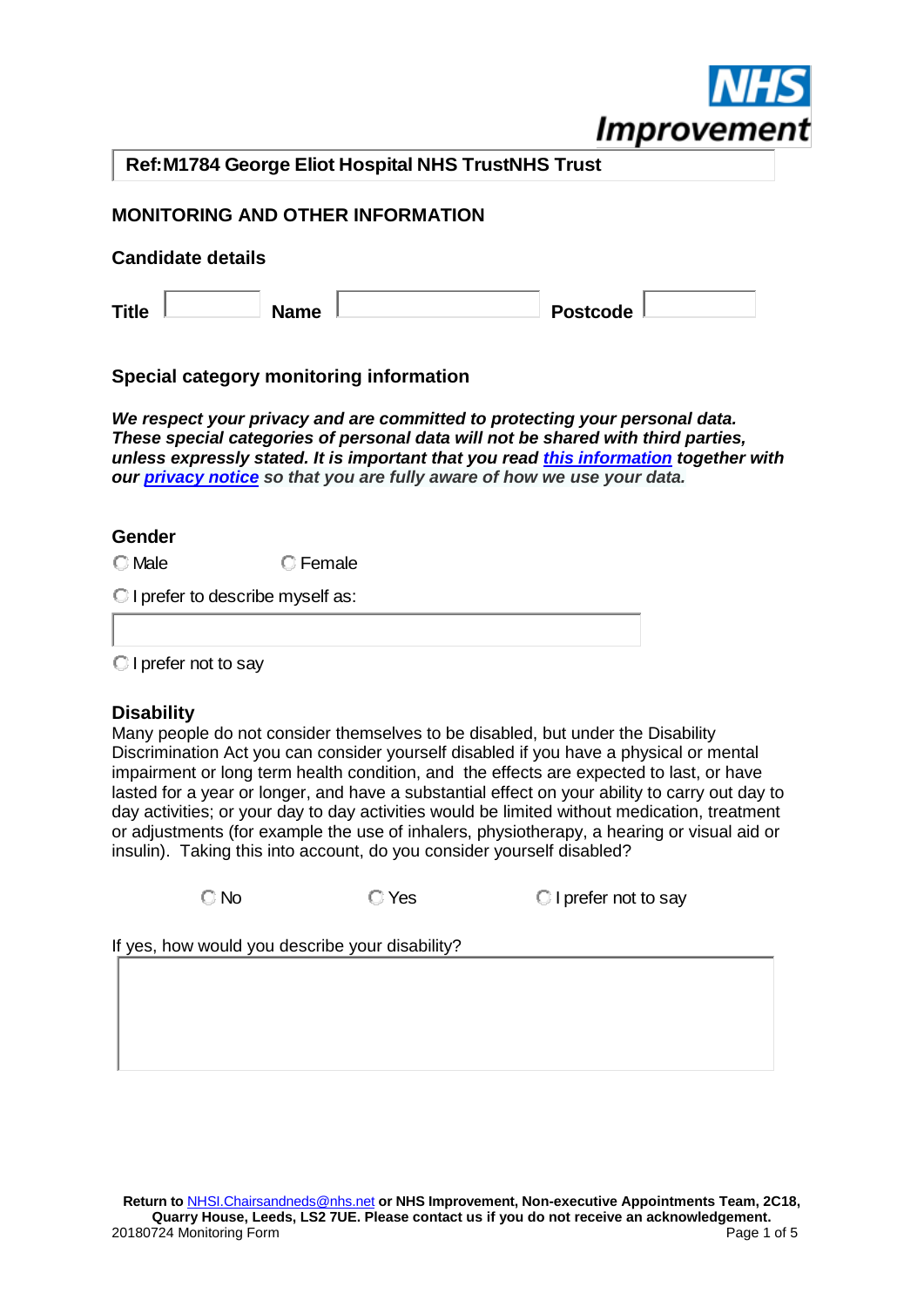

# **Ethnic Origin**

Please mark the box that most accurately describes your ethnicity:

# **White Black African/Caribbean/British**

- English/Welsh/Scottish/Northern Irish/British African
- 
- 

- C Irish Caribbean
- $\degree$  Gypsy or Irish Traveller  $\degree$  Any other Black/African/Caribbean background

Any other white background

Any other Asian background

# **Asian Mixed/Multiple Ethnic Groups**

- Indian White & Black Caribbean
- Pakistani White & Black African
- Bangladeshi White & Asian
- C Chinese **Any other Mixed/Multiple ethnic** background

# **Other Ethnic Group**

| Arab |
|------|

 $\bigcirc$  Other ethnic group

**I** prefer not to say

Date of birth dd/mm/ww

## **Sexual orientation**

How would you describe your sexual orientation?

| C Bisexual |  | C Gay or Lesbian C Heterosexual C I prefer not to say |
|------------|--|-------------------------------------------------------|
| C Other    |  |                                                       |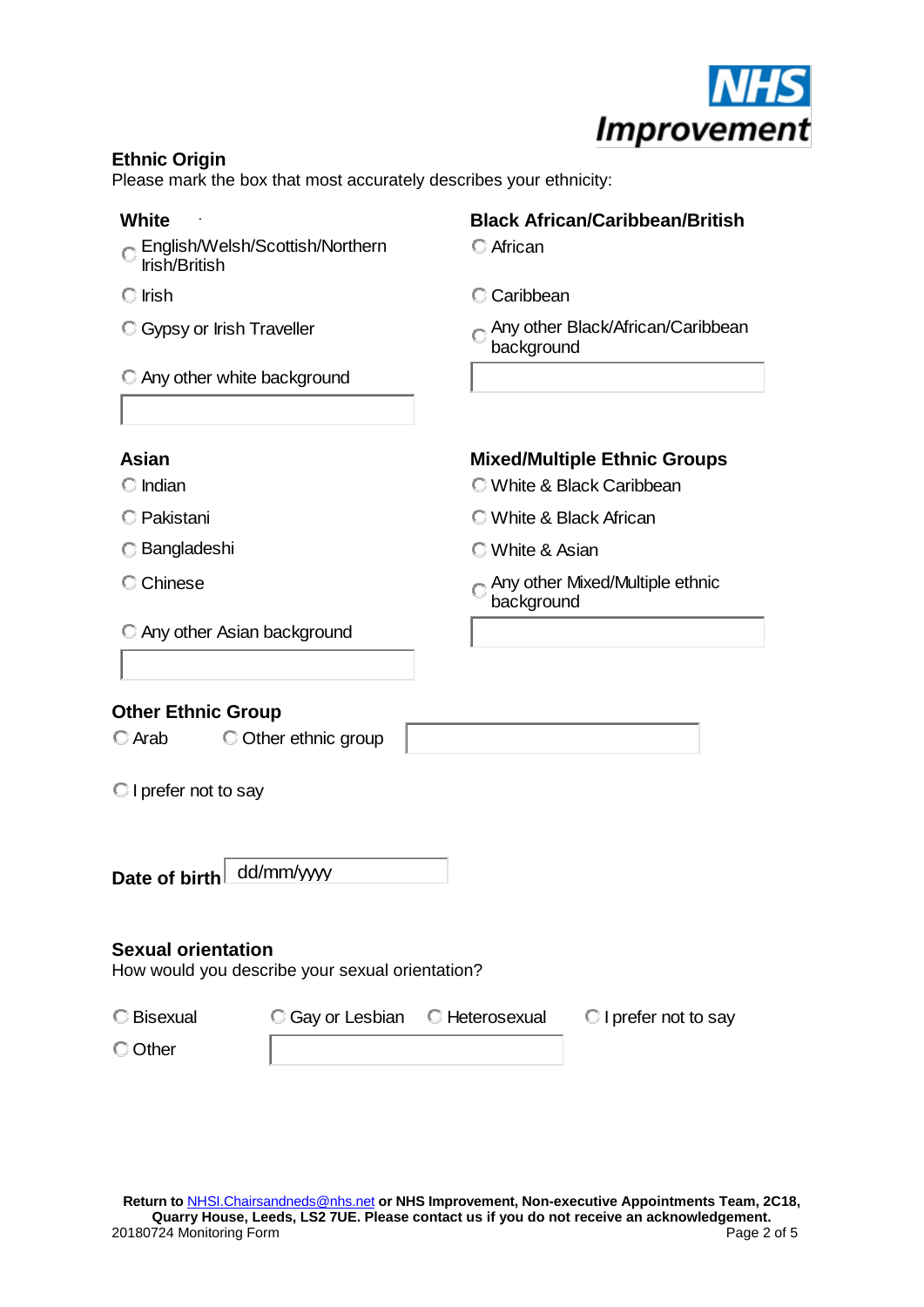

## **Religion or beliefs**

How would you describe your religion or beliefs?

|                 | C Buddhist C Christian C Hindu                                      | ◯ Jewish | ⊟ Muslim |
|-----------------|---------------------------------------------------------------------|----------|----------|
| $\bigcirc$ Sikh | $\bigcirc$ No Religion $\bigcirc$ I prefer not<br>or Atheist to say |          |          |
| © Other         |                                                                     |          |          |

## **Principal Residence**

Which region does your principal residence fall within?

C North East C East C Wales

C North West C London C Scotland

C Yorkshire & Humberside C South East C Northern Ireland

- 
- West Midlands
- 
- C East Midlands C South West C I prefer not to say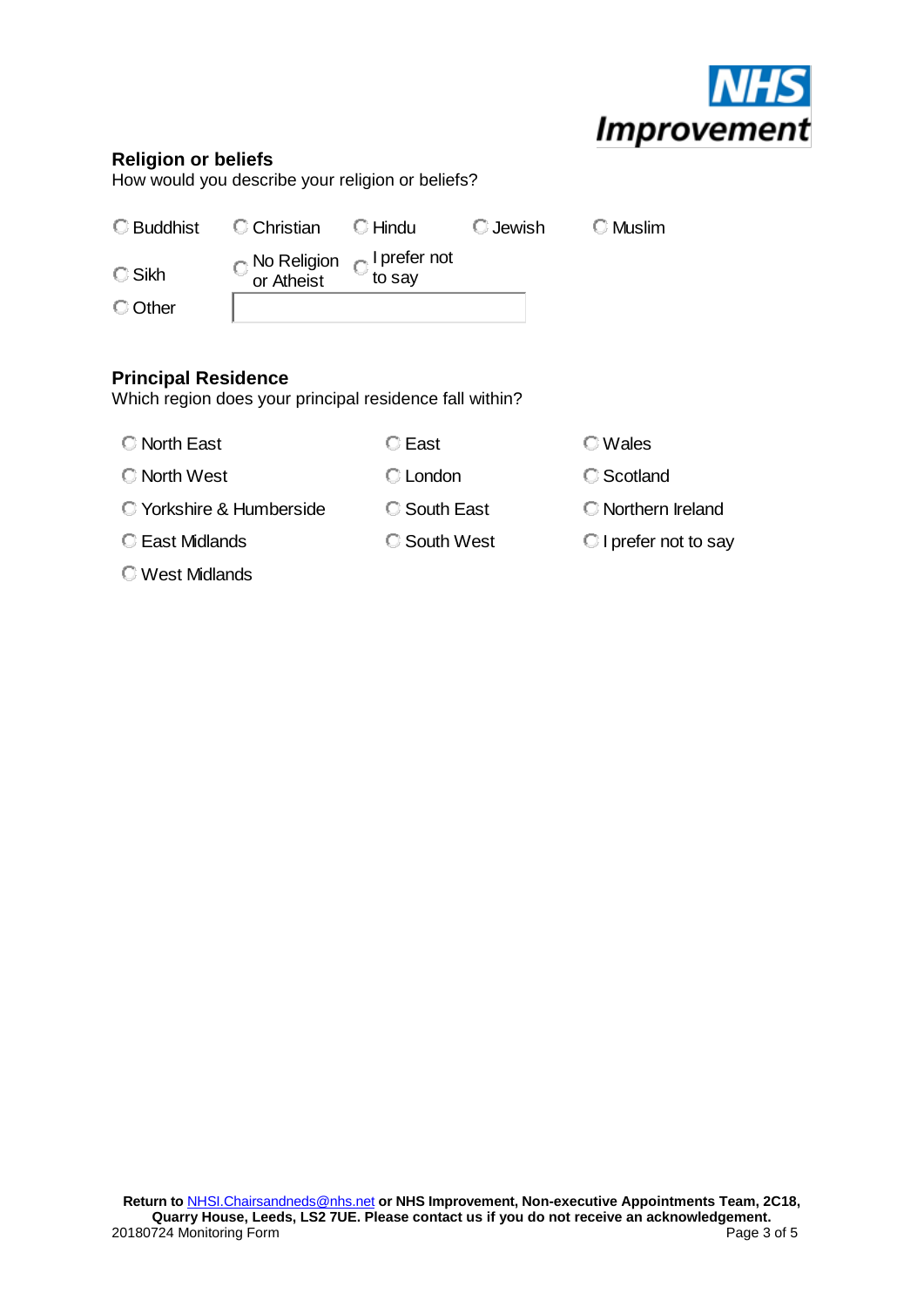

# *The information in the following sections will be shared with the panel.*

## **Your principal employment**

Please describe your main employment and tick the occupational sector that best describes your background (for regulated activities - please also provide your professional registration number)

| $\bigcirc$ Mostly private<br>sector | <b>C</b> Mostly civil service      | $_{\shortparallel}$ Mostly wider<br>public sector | C Mostly third sector |
|-------------------------------------|------------------------------------|---------------------------------------------------|-----------------------|
| <b>C</b> Mixed                      | O Other (eg Retired<br>or Student) | I prefer not to say                               |                       |

# **Do you hold any other public appointments?**

This includes all non-departmental public bodies (NDPBs), NHS bodies, parole boards and research councils. It does not include sitting as a school governor, being a magistrate or any positions within charities.

No 01 02 03 04 C 5-9 C 10 or more C I prefer not to say

## **Significant Political Activity**

Have you undertaken any significant political activity for a political party in the last five years?

Significant political activity is defined as being employed by a political party, holding significant office in a party, standing as a candidate for a party in an election, having publicly spoken on behalf of a political party or having made significant donations or loans to a party. Significant loans and donations are those of a size which are reported to the Electoral Commission, in line with a central party's reporting threshold.

| © No                                | ○ Yes            | If yes, please indicate the parties: |                             |                       |  |
|-------------------------------------|------------------|--------------------------------------|-----------------------------|-----------------------|--|
| Conservative $\Box$                 | Labour $\square$ |                                      | Liberal Democrats $\square$ | Independent $\square$ |  |
| Other party (please specify) $\Box$ |                  |                                      |                             |                       |  |
|                                     |                  |                                      |                             |                       |  |